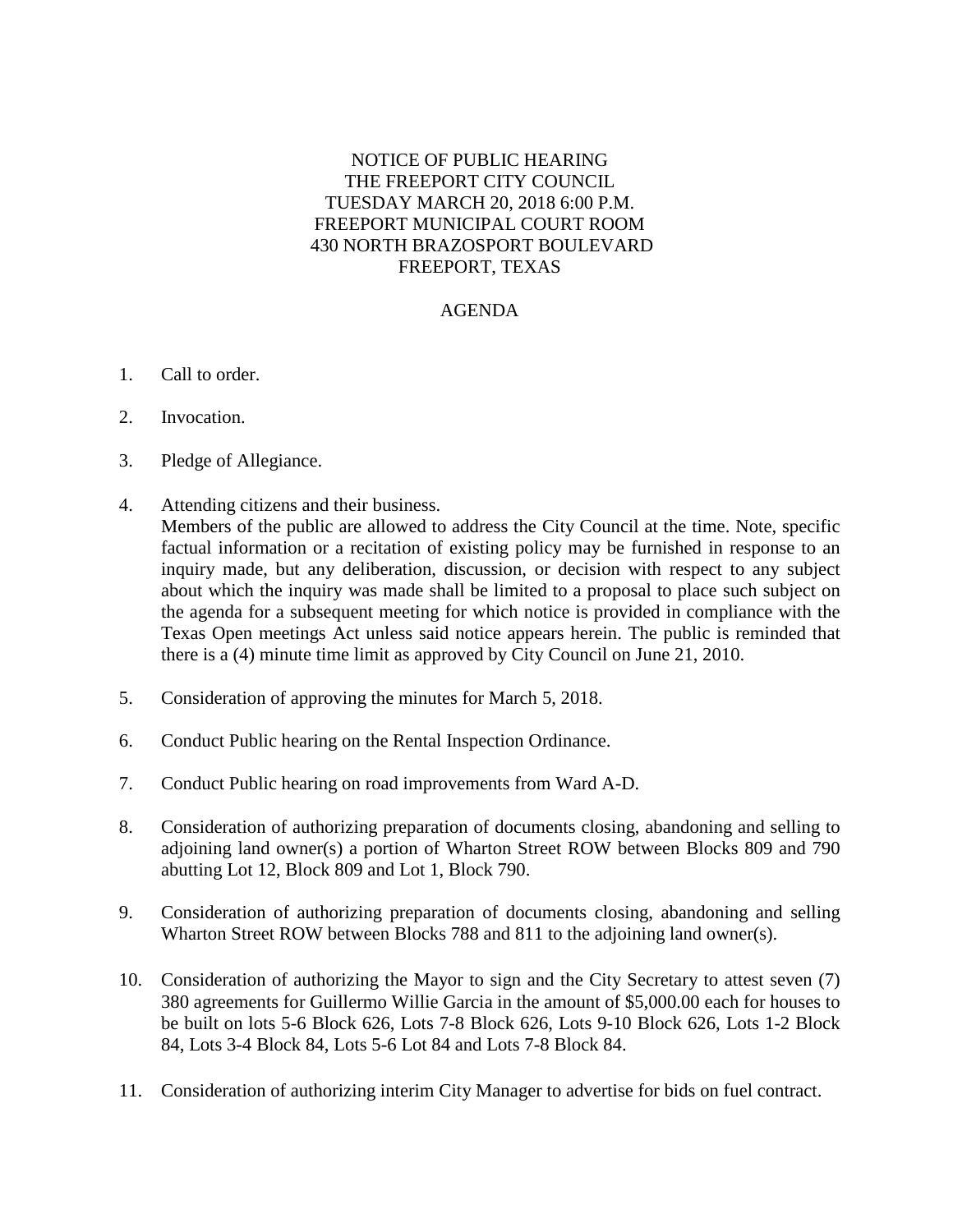- 12. Consideration of authorizing advertising for bids on improvement to (1) Fourth Street, beginning at the East side of Dixie Drive to Yaupon at Brazosport Blvd. (2) Eight Street, intersection with Riverview and additional street as needed (3) Yaupon Street and its intersection with 11th Street, and additional street (4) Yaupon Street and its intersection with  $10^{th}$  Street.
- 13. Consideration of changing scope of work and pricing in Section 9.1.5 of the Agreement for operation, maintenance and management service between the City of Freeport and Veolia Water North America-Central, LLC dated 9-14-15 to either
	- A. For the current home being constructed tap the existing 4" line on Stratton and provide water service for it (customer has paid for the tap). Sewer Service for this house is existing no cost,
	- B. Extend the water service from Stratton on North Avenue S toward Skinner to provide service for the present construction and future construction on this block and extend the sewer main for future construction. The cost is \$30,320.00 or
	- C. Looking not only to provide water for this block but look at placing a fire hydrant at the corner of Skinner and North Avenue S but also looking at the future of increasing the current water main going West on North Avenue S and looping back around to North Avenue Q, T and U for fire hydrants. At present North Avenue R has a 6" main and fire hydrants. The 6" water main would be extended from Skinner to North Avenue R North on Skinner turning on North Avenue S going west to Stratton and connecting with the present 4" main. This would set the stage for future upgrading of the water main on North Avenue S going west; with the extending the sewer main in the 1200 block of North Avenue S the cost is \$57,152.26.
- 14. Consideration of authorizing Veolia Water to have an engineer to look at the water tower near the Velasco Community House and give us cost for engineering the rehabbing and painting of the water tower near the Velasco Community House along with a cost estimate for the project.
- 15. Discuss and consider the sale of City interest in Lot 15, Block 116 also known as 1026 West  $4<sup>th</sup>$  Street.
- 16. Discuss and consider the sale of City interest in Lots 15-18, Block 36 also known as 617- 623 South Avenue G.
- 17. Discuss and consider the sale of City interest in Lot 13, Block 48 also known as 523 South Avenue G.
- 18. Discuss and consider the sale of City interest in Lot 6 Block 63 also known as 312 South Avenue H.
- 19. Discuss and consider the sale of City interest in Lot 24, Block 715 also known as 1223 North Avenue M.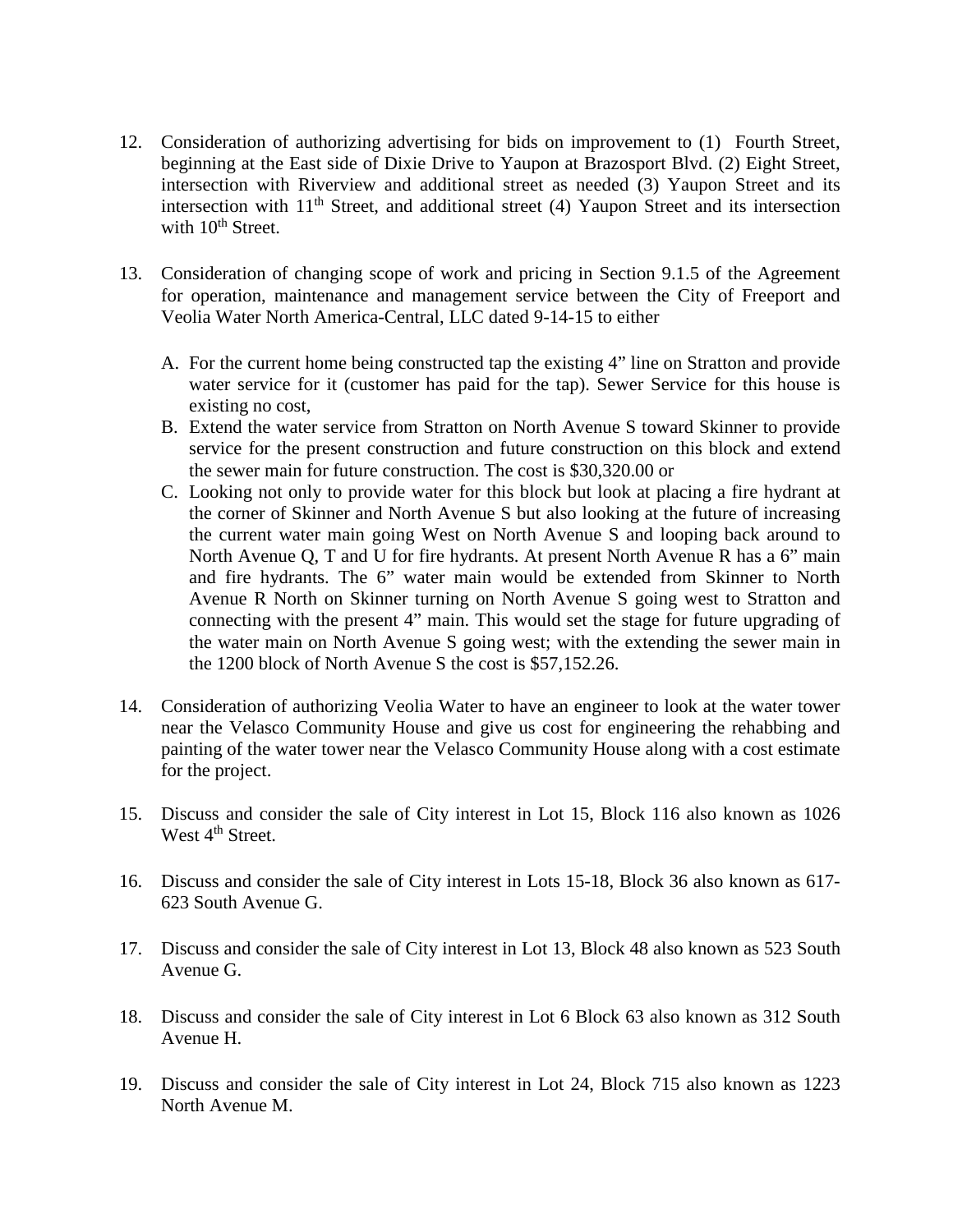- 20. Discuss and consider the sale of City interest in Lot 24, Block 717 also known as 1222 North Avenue O.
- 21. Discuss and consider the sale of City interest in Lot 24 (N/75'), Block 744 also known as 1423 North Avenue M.
- 22. Discuss and consider the sale of City interest in Lot 24 (S/50'), Block 744 also known as 1423 North Avenue M.
- 23. Discuss and consider the sale of City interest in Lot 6, Block 775 also known as 614 North Avenue M.
- 24. Discuss and consider the sale of City interest in Lot 14, Block 778 also known as 1601 North Avenue Q.
- 25. Discuss and consider preparation of documents for sale of City owned lots 13-19, Block 729 known as 1301 thru 1313 North Avenue M.
- 26. Consideration of taking action on any other item discussed in Executive Session.

Work Session:

- A. Mayor Troy T. Brimage announcements and comments.
- B. Councilman McDonald Ward A announcements and comments.
- C. Councilman Bass Ward B announcements and comments.
- D. Councilwoman Mireles Ward C announcements and comments.
- E. Councilman Yates Ward D announcements and comments.
- F. Updates on current infrastructure.
- G. Update on Hwy 288 and Brazosport Blvd.
- H. Update on reports / concerns from Department heads.
- I. Discuss beach rake.
- J. Discuss Museum quotes for roof and recommendations from Tom Allen.

Executive Session:

Section 551.071, Government Code

Consultation with City Attorney concerning pending or contemplated litigation, settlement offers or other matters in which his duty to the City Council under the Texas Disciplinary Rules of Professional Conduct of the State Bar of Texas clearly conflicts with Chapter 551, Government Code, to-wit:

1. Discussion and possible action regarding claims asserted by Jeff Pynes in connections with the termination of his employment with the city and any counterclaims or other response the City may have to such claims.